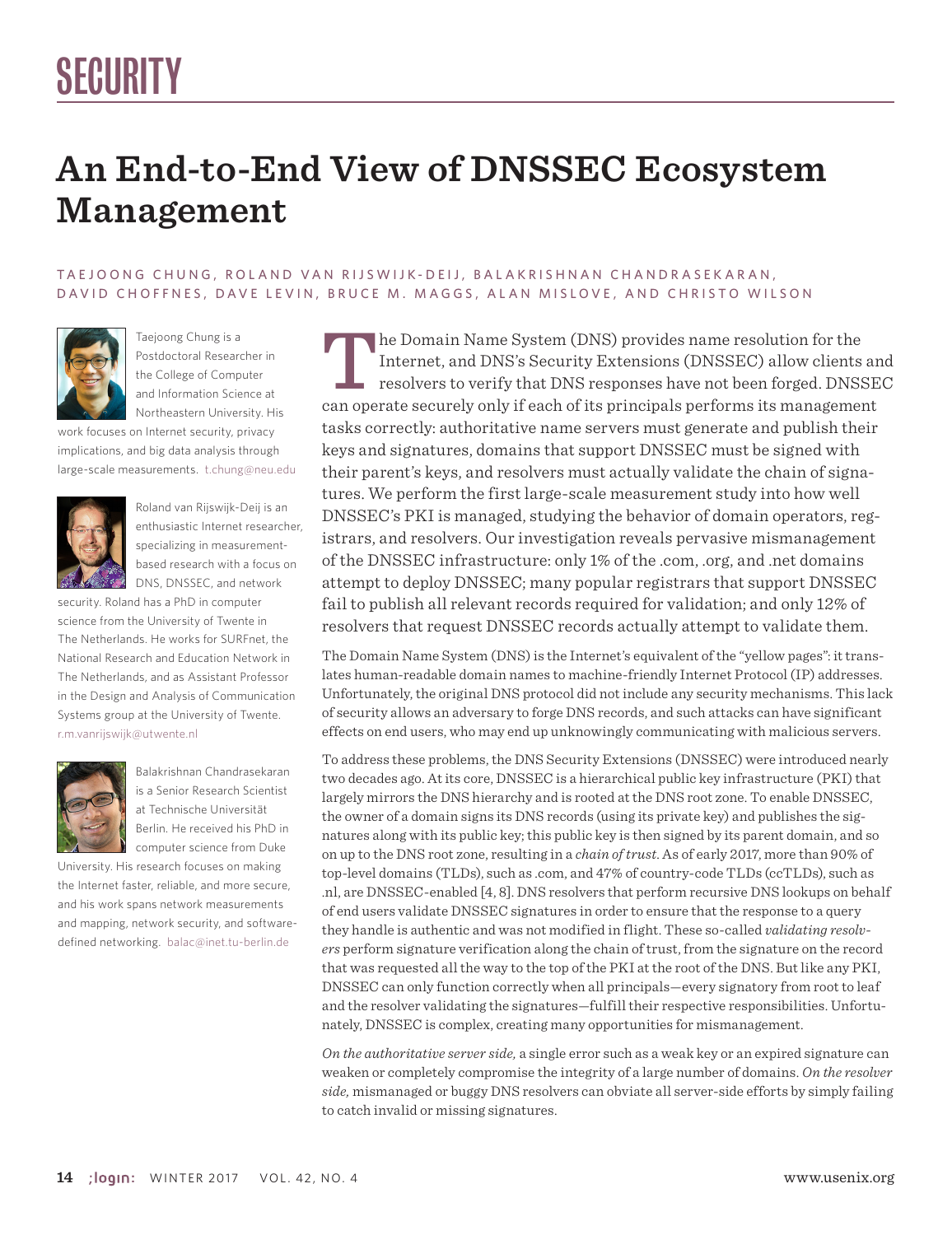### An End-to-End View of DNSSEC Ecosystem Management



David Choffnes is an Assistant Professor in the College of Computer and Information Science and a member of the Cybersecurity and Privacy

Institute at Northeastern University. His research is primarily in the areas of distributed systems and networking, focusing on mobile systems, privacy, and security. His research has been supported by the NSF, DHS, Comcast Innovation Fund, Google Research Awards, the Data Transparency Lab, M-Lab, and a Computing Innovations Fellowship. choffnes@ccs.neu.edu



Dave Levin is an Assistant Professor of Computer Science and Chair of the Computer Science Honors program at the University of Maryland, from

which he also received his BS and PhD. His research combines measurement and systems building to improve the security of the Internet, including the Web's public key infrastructure, DNS, and censorship avoidance. dml@cs.umd.edu



Bruce Maggs is the Pelham Wilder Professor of Computer Science at Duke University and Vice President for Research at Akamai Technologies.

His research interests focus on distributed systems, including content delivery networks, computer networks, and computer and network security. bmm@cs.duke.edu

In this article, we present a comprehensive study of the entire DNSSEC ecosystem—encompassing signers, authoritative name servers, registrars, and validating DNS resolvers—to understand how DNSSEC is (mis)managed today. To study server-side behavior, our work relies on 21 months of daily snapshots of DNSSEC records for *all* signed .com, .net, and .org second-level domains. To study resolver-side behavior, we purchased domains from the most popular 20 registrars (responsible for 54.3% of all .com, .net, and .org domains), as well as the 10 registrars that operate the most domains with "DNSKEY"s (covering 84.6% of such domains in .com, .net, and .org). To study client-side behavior, we leverage the Luminati HTTP proxy service, which allows us to perform repeated, controlled tests from 403,355 end hosts and their 59,513 distinct DNS resolvers around the world.

Our analysis reveals troubling, persistent mismanagement in the DNSSEC PKI:

- ◆ First, we find that nearly *one-third* of DNSSEC-enabled domains produce records that *cannot be validated* due to missing or incorrect records. The vast majority of these missing records are due to registrars that host many domains but fail to publish the correct records for domains they manage.
- ◆ Second, we find that registrar support for DNSSEC varies widely. Among the top 20 registrars, only three support DNSSEC when the registrar runs the authoritative DNS server (referred to as being the *DNS operator*); only one does so by default, and then only for some of its more expensive plans. Moreover, not all of the registrars we study support DNSSEC when the domain owner is the DNS operator. Of those that do, many require cumbersome and insecure steps for domain owners to deploy DNSSEC, such as requiring that domain information be sent over insecure email channels.
- ◆ Third, we find that although 58% of observed resolvers request DNSSEC records during their queries, only 12% of them actually validate the records. This means that the majority of resolvers pay the overhead to download DNS records for DNSSEC, while not reaping the security benefits.

In summary, our results paint a distressing picture of widespread mismanagement of keys and DNSSEC records that violate best practices in some cases and completely defeat the security guarantees of DNSSEC in others. On a more positive note, our findings demonstrate several areas of improvement where management of the DNSSEC PKI can be automated and audited. To this end, we have publicly released all of our analysis code and data (where possible) to the research community at https://securepki.org, thereby allowing other researchers and administrators to reproduce and extend our work.

#### **Background**

#### *DNS*

The Domain Name System (DNS) is based on *records* that map *domain names* (e.g., "example. com") to Internet Protocol (IP) addresses (e.g., "10.0.0.1"). DNS is a distributed system, and there are three primary kinds of organizations involved in the domain name registration process:

- ◆ *Registries* are organizations that manage top-level domains (TLDs). They maintain their TLD *zone file* (the list of all registered names in that TLD). For example, Verisign serves as the registry for .com.
- ◆ *Registrars* are organizations that sell domains to the public. Because they are accredited by ICANN, they can directly access the registry, which enables them to process new registrations.
- ◆ *DNS operators* are organizations that run *authoritative* DNS servers. Each domain has a DNS operator; the most common cases are (1) the domain owner asks their registrar to run the authoritative DNS server (registrar DNS operator), or (2) the domain owner runs their own authoritative DNS server (owner DNS operator).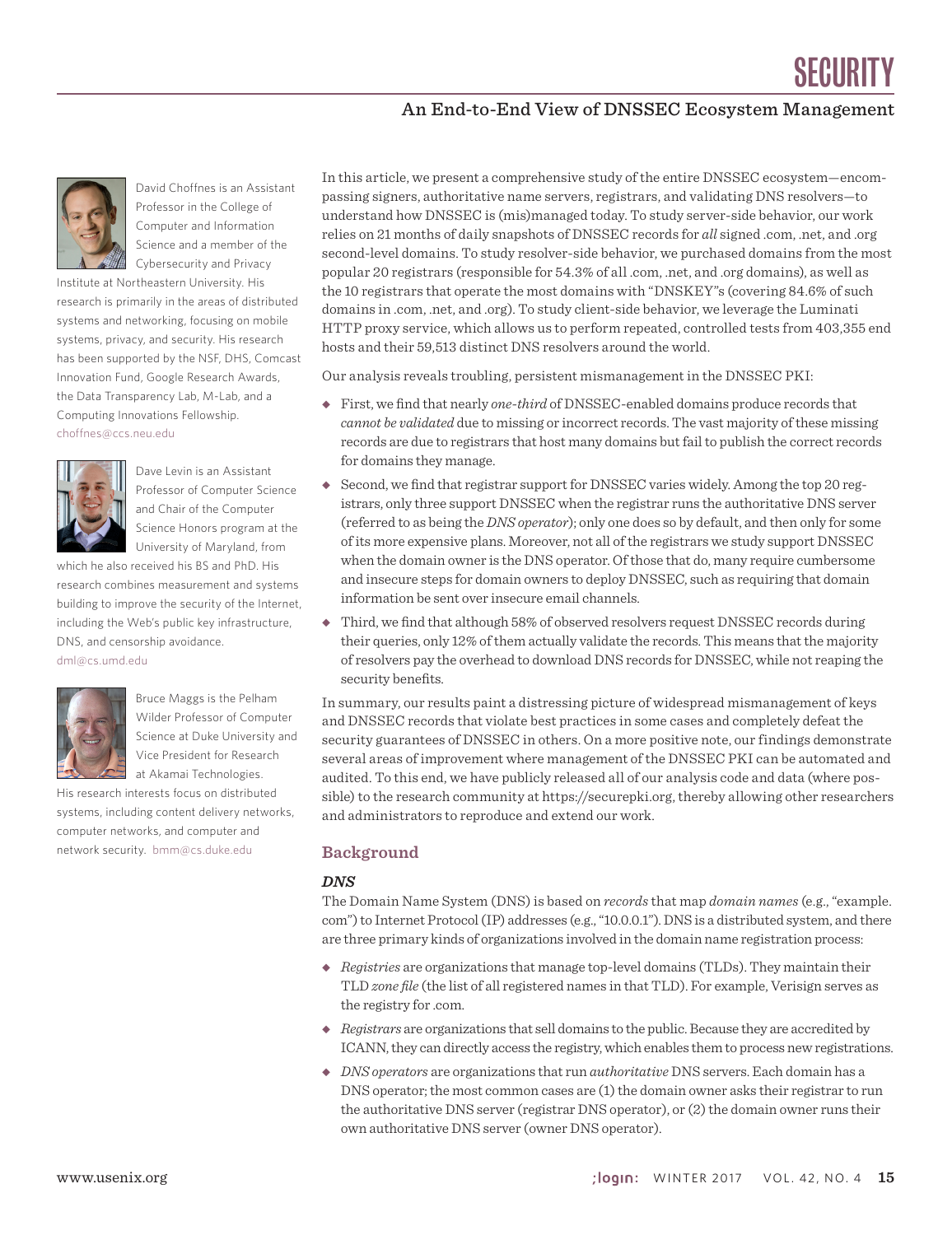## An End-to-End View of DNSSEC Ecosystem Management



Alan Mislove is an Associate Professor and Associate Dean and Director of Undergraduate Programs at the College of Computer and Information

Science at Northeastern University, which he joined in 2009. He received his BA, MS, and PhD in computer science from Rice University. Prof. Mislove's research focuses on the security and privacy implications of today's distributed systems, often centered around large-scale measurement and analysis. amislove@ccs.neu.edu



Christo Wilson is an Assistant Professor in the College of Computer and Information Science at Northeastern University and a member

of the Cybersecurity and Privacy Institute at Northeastern. His work focuses on Web security, privacy, and algorithmic transparency. His work is funded by the NSF, the Russell Sage Foundation, the European Commission, and the Data Transparency Lab. cbw@ccs.neu.edu



**Figure 1:** Overview of DNSSEC records necessary to validate example.com's "A" record. Each RRSIG is the signature of a record set (dashed lines) verified with a DNSKEY (thinner solid lines). Each DS record is the hash of a child zone's KSK, or key-signing key (thicker solid lines).

Whenever a registrar sells a domain name, it must insert an "NS" (name server) record for the new domain into the registry's TLD zone file; the "NS" record contains the identity of the authoritative DNS server (i.e., the DNS operator).

#### *DNSSEC*

Unfortunately, the original DNS protocol did not include authenticity mechanisms, allowing an adversary to forge DNS responses. The DNS Security Extensions (DNSSEC) are designed to address this vulnerability. DNSSEC provides integrity for DNS records using three primary record types:

- ◆ "DNSKEY" records are public keys used to validate DNS records in DNSSEC.
- ◆ "RRSIG" (Resource Record Signature) records are cryptographic signatures of other records. Each RRSIG is created using the private key that matches a DNSKEY; all records need to carry signatures to ensure that they are not forged.
- ◆ "DS" (Delegation Signer) records are essentially hashes of DNSKEYs. These records must be uploaded to the parent zone, where they are signed by the parent's DNSKEY.

#### *Resolvers*

Most Internet hosts are configured to use a local DNS *resolver*, which looks up domain names for them. The resolver iteratively determines the authoritative DNS server for a domain, obtains the requested record, and forwards it back to the requesting host. If the resolver supports DNSSEC, it will also fetch all DNSSEC records (DNSKEYs and RRSIGs) and validate them. Finally, the resolver returns the (validated) record back to the requesting host.

A resolver indicates that it would like to receive DNSSEC records by setting the "DO"(DNSSEC OK) bit in its DNS requests. Then the responding authoritative DNS server will include the RRSIGs corresponding to the record type of the request in its response. Once it receives the RRSIGs, the resolver can then fetch the necessary DNSKEYs and DS records to validate the response.

#### *Validating a DNSSEC Record*

All DNSSEC-aware resolvers must be provided with the root zone's key. There is a logical chain of DNSKEYs, starting from the root zone's key through the desired zone's DNSKEY record. Once a domain's DNSKEY has been authenticated, the record in question can be validated using this key and the record's RRSIG. Figure 1 shows example records and how they are related.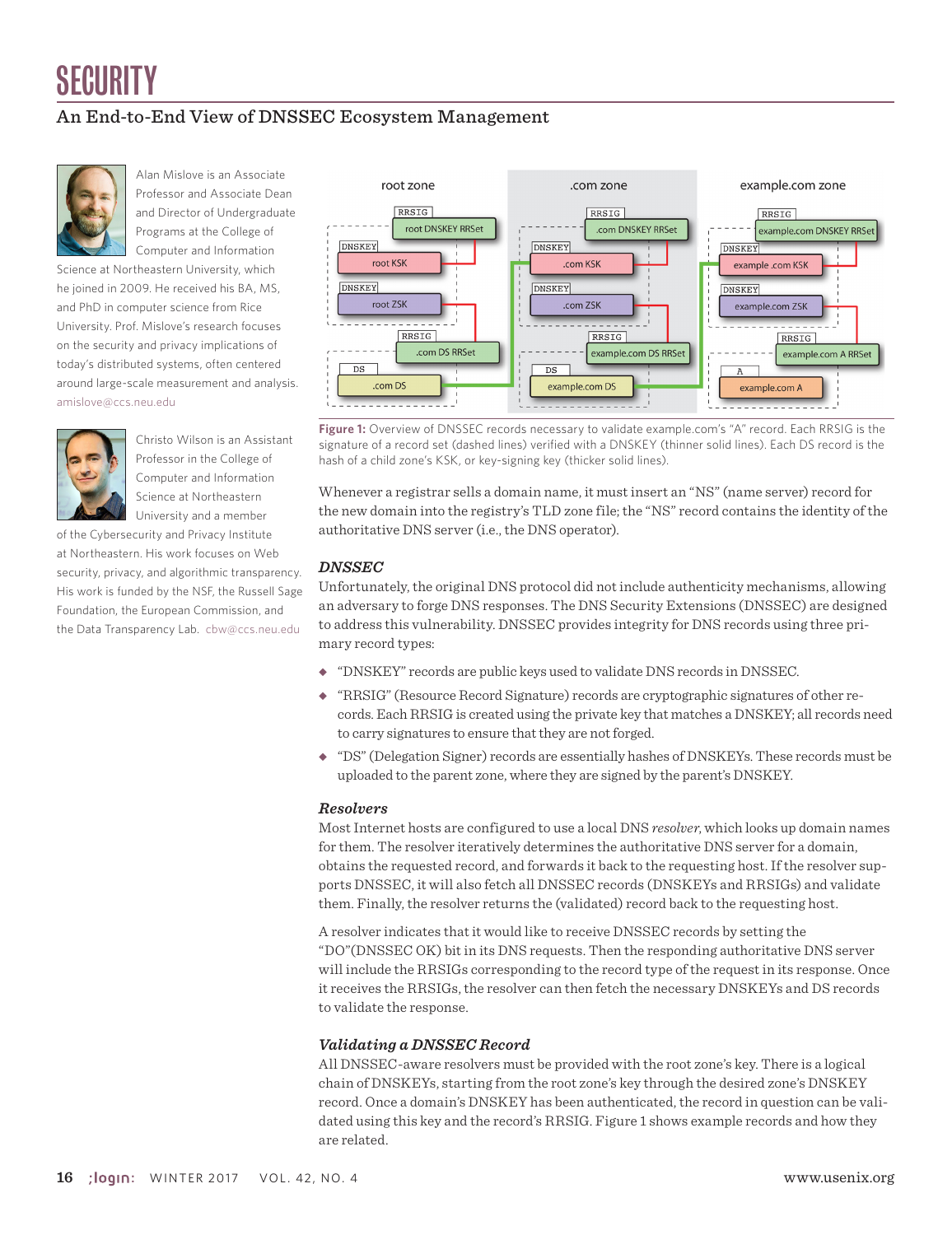



**Figure 2:** The percentage of all .com, .org, and .net second-level domains that have a DNSKEY record. Between 0.75% and 1.0% of all domains publish a DNSKEY record in our latest snapshot.

#### *Uploading DS Records*

If a DNS operator wishes to support DNSSEC, a DS record for the domain must be uploaded to the registry (along with the NS record) in order to establish a chain of trust. However, only registrars can upload DS records to the registry. Thus, if the domain's DNS operator is the registrar, the operator can simply upload the DS record by directly accessing the registry. Unfortunately, if the domain's DNS operator is the owner, the situation is more complicated since the registrar does not know the DS record. To this end, a registrar may provide customers with a Webbased interface to submit DS records, or may allow customers to transmit DS records via an out-of-band mechanism such as by email or telephone. Moreover, if a registrar does not support any methods for customers to upload DS records, the domain *cannot* support DNSSEC since it will have a broken chain of trust due to the missing DS record.

#### **Authoritative Name Servers**

We begin our analysis of the DNSSEC PKI by focusing on the deployment and management of DNSSEC records by domains and how this has changed over time.

#### *Data Sets*

This section describes a large-scale, longitudinal, and detailed study of DNSSEC adoption and deployment at authoritative name servers. To this end, we use data from OpenINTEL [7, 9] concerning domains listed in zone files for the .com, .net, and .org TLDs; together, these contain approximately 150M domains and cover 64% of the Alexa Top-1M (and 75% of the Alexa Top-1K sites). OpenINTEL collects daily snapshots of key DNS records for all of these 150M domains. For this study, we used the NS, DS, SOA, DNSKEY, and RRSIG records that Open-INTEL collected for .com, .net, and .org domains. These daily snapshots span 21 months (between March 1, 2015 and December 31, 2016).



**Figure 3:** The percent of signed domains for which the RRSIG signatures or DS records are invalid

#### *DNSSEC Prevalence*

We begin by examining how support for DNSSEC has evolved over time. Specifically, we focus on the number of second-level domains (e.g., amazon.com) that publish at least one DNSKEY record; we refer to these as *signed domains*. Note that having a DNSKEY record published does not by itself imply that the domain has correctly deployed DNSSEC; there could be other missing records or invalid signatures; rather, this indicates that the domain *attempted* to deploy DNSSEC.

Figure 2 plots the fraction of .com, .net, and .org second-level domains that publish at least one DNSKEY record. One key observation is that DNSSEC deployment is rare: between 0.6% (.com) and 1.0% (.org) of domains have DNSKEY records published in our latest snapshot. The fraction of domains that have DNSKEYs is, however, steadily growing. Because the trends of deployment and growth for each TLD are similar, for the remainder of this section, we combine the TLDs into a single data set; breakdowns into different TLDs are available in our recent paper [2].

#### *Incorrect Records*

Next, we study whether the DS records and RRSIGs published by signed domains are *correct*: the DS record should match the hash of the DNSKEY, and the RRSIGs should not be expired and should validate against the DNSKEYs. Figure 3 presents the results. We find that the results are largely positive. Almost 99.9% of signed domains have DS records that match their DNSKEY. (The spike that occurred in August 2016 was caused by domains hosted by one authoritative name server, transip. net. This name server suddenly changed DNSKEYs for over 400 domains without switching the DS record, and the problem was corrected the following day.) Similarly, we find that over 99.5% of signed domains have correct RRSIGs and that the majority of the incorrect RRSIGs are due to signature expirations (RRSIGs, unlike DS records, have an expiry timestamp built in).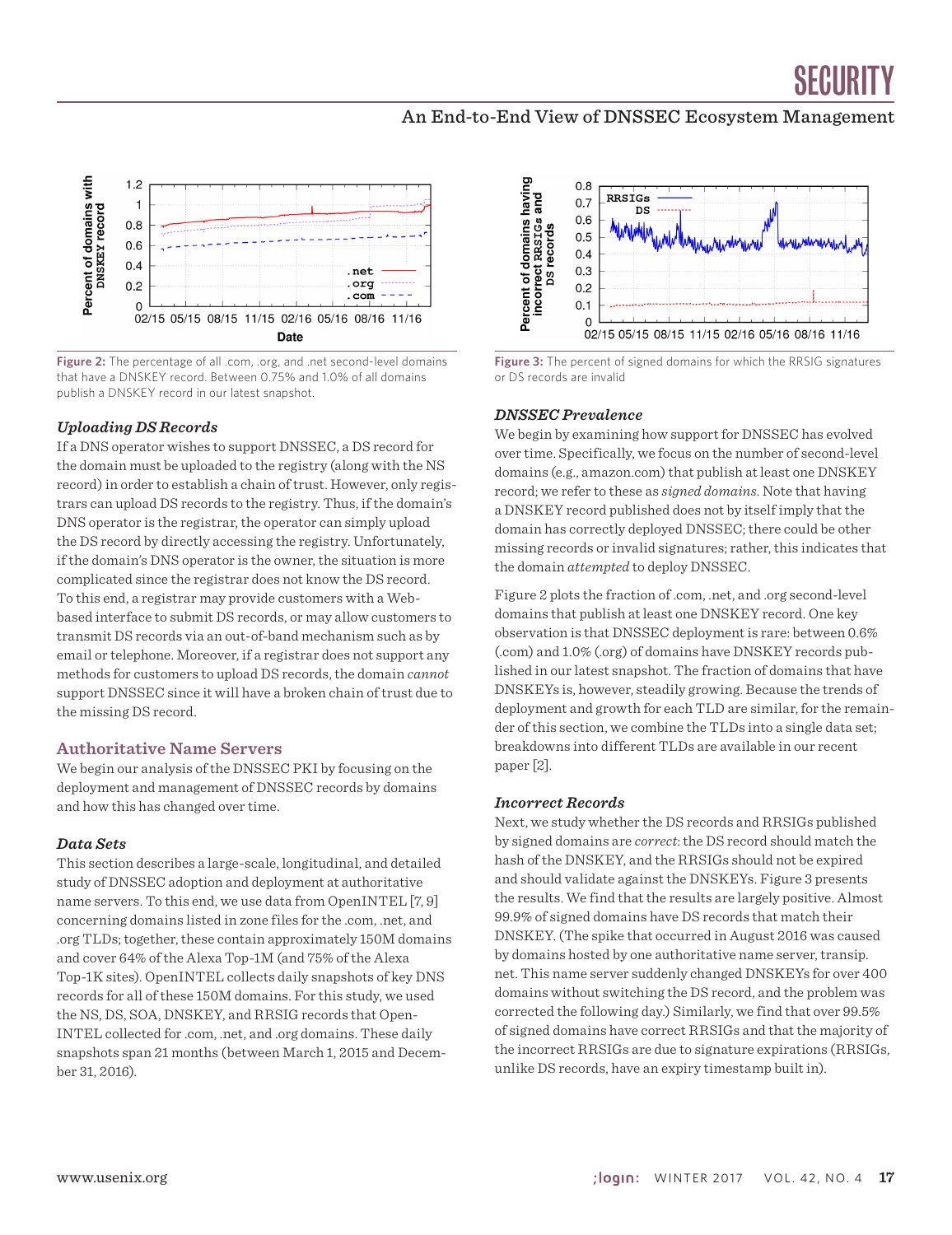### An End-to-End View of DNSSEC Ecosystem Management



**Figure 4:** The percentage of signed domains that fail to publish a DS record in the parent zone and RRSIG for SOA and DNSKEY

#### *Missing Records*

We now examine whether signed domains are publishing all necessary DNSSEC records. Recall that properly deploying DNSSEC for a domain means that it must have a DS record in the parent zone, DNSKEY records, and RRSIG records for every published record type.

Figure 4 shows the percentage of domains that have DNSKEYs but are missing DS or RRSIG records. We can immediately observe that while a surprisingly low fraction of signed domains are missing RRSIGs (2%, on average), between 28%–32% of signed domains do not have a DS record, meaning they cannot be validated.

Recall that, unlike other DNSSEC record types, DS records are published in the *parent* zone (e.g., .com), along with the domain's NS record. Thus, correctly installing a DS record often requires use of an out-of-band channel, where the administrator contacts its registrar and requests that the registrar adds a DS record. To shed light on why so many domains fail to deploy DS records, we group domains by authoritative name servers (i.e., the DNS operator) to see if certain DNS operators are behind the failures. Table 1 shows the results for the 15 most common domains listed in NS records for authoritative name servers, which cover 83% of the signed domains we study. We find a highly skewed distribution, with most of the name servers publishing DS records for almost all signed domains, but with four failing to upload a DS record for nearly all of their domains. For example, Loopia (a Swedish hosting provider) is authoritative for more than 131,000 domains that publish DNSKEYs, but only *one* of these domains actually uploads a DS record, which is invalid.

#### **Registrars**

Having observed that DNSSEC is supported by only 1% of .com, .net, and .org domains, and that over 30% of those domains that try to support DNSSEC fail to do so correctly, we now turn to examine the role that registrars play. To do so, we register domains ourselves and attempt to deploy DNSSEC, both with the registrar as the DNS operator and with ourselves as the DNS operator. We focus on the 31 most popular DNS operators across

| <b>Name Servers</b>     | Signed  | w/DS           | Ratio  |
|-------------------------|---------|----------------|--------|
| *.ovh.net               | 316,960 | 315,204        | 99.45% |
| *.loppia.se             | 131,726 | 1              | 0.00%  |
| *.hyp.net               | 94,084  | 93,946         | 99.85% |
| *.transip.net           | 91,103  | 91,009         | 99.90% |
| *.domainmonster.com     | 60,425  | $\overline{4}$ | 0.01%  |
| *.anycast.me            | 52,381  | 51,403         | 98.13% |
| *.transip.nl            | 47,007  | 46,971         | 99.92% |
| *.binero.se             | 44,650  | 17,099         | 38.30% |
| *.ns.cloudflare.com     | 28,938  | 17,483         | 60.42% |
| $*$ is.nl               | 15,738  | 11             | 0.07%  |
| *.pcextreme.nl          | 14,967  | 14,801         | 98.89% |
| *.webhostingserver.nl   | 14,806  | 10,655         | 71.96% |
| *.registrar-servers.com | 13,115  | 11,463         | 87.40% |
| $\pi$ n                 | 12,738  | 12,674         | 99.50% |
| *.citynetwork.se        | 11,660  | 13             | 0.11%  |

**Table 1:** Table showing the 15 most popular common domains listed in NS records for authoritative name servers, the total number of signed domains, and the number of domains with a DS record for our latest snapshot (December 31, 2016). The shaded rows represent registrars that fail to publish DS records for nearly all of their domains.

our data sets, which collectively cover 54.3% of .com, .org, and .net domains in the TLD zone files. Table 2 summarizes the results of this experiment. We make a number of observations below.

#### *Registrar as DNS Operator*

We first focus on what happens when we use the registrar as the DNS operator for our domain. Surprisingly, only three registrars (GoDaddy, NameCheap, and OVH) out of the 20 we studied support DNSSEC *at all* when they are the DNS operator. This situation is unfortunate because these cases present an easy path to DNSSEC deployment, since the registrar has full control over the domain and could create DNSKEYs, RRSIGs, and upload DS records all on its own. Even more alarming, the three registrars that do support DNSSEC when they are the DNS operator only do so for some of their DNS plans, and *only* NameCheap enables DNSSEC by default. The other two registrars that support DNS-SEC also have different policies: GoDaddy provides DNSSEC as a premium package (at a cost of \$35 per year), while OVH provides DNSSEC for free but *only* if the customer explicitly opts in. From our December 31, 2016 snapshot, we observe that 25.9% of domains from OVH, 0.59% of domains from NameCheap, and 0.02% of domains from GoDaddy deploy DNSSEC, suggesting that the low DNSSEC adoption rates may be heavily influenced by default options and cost.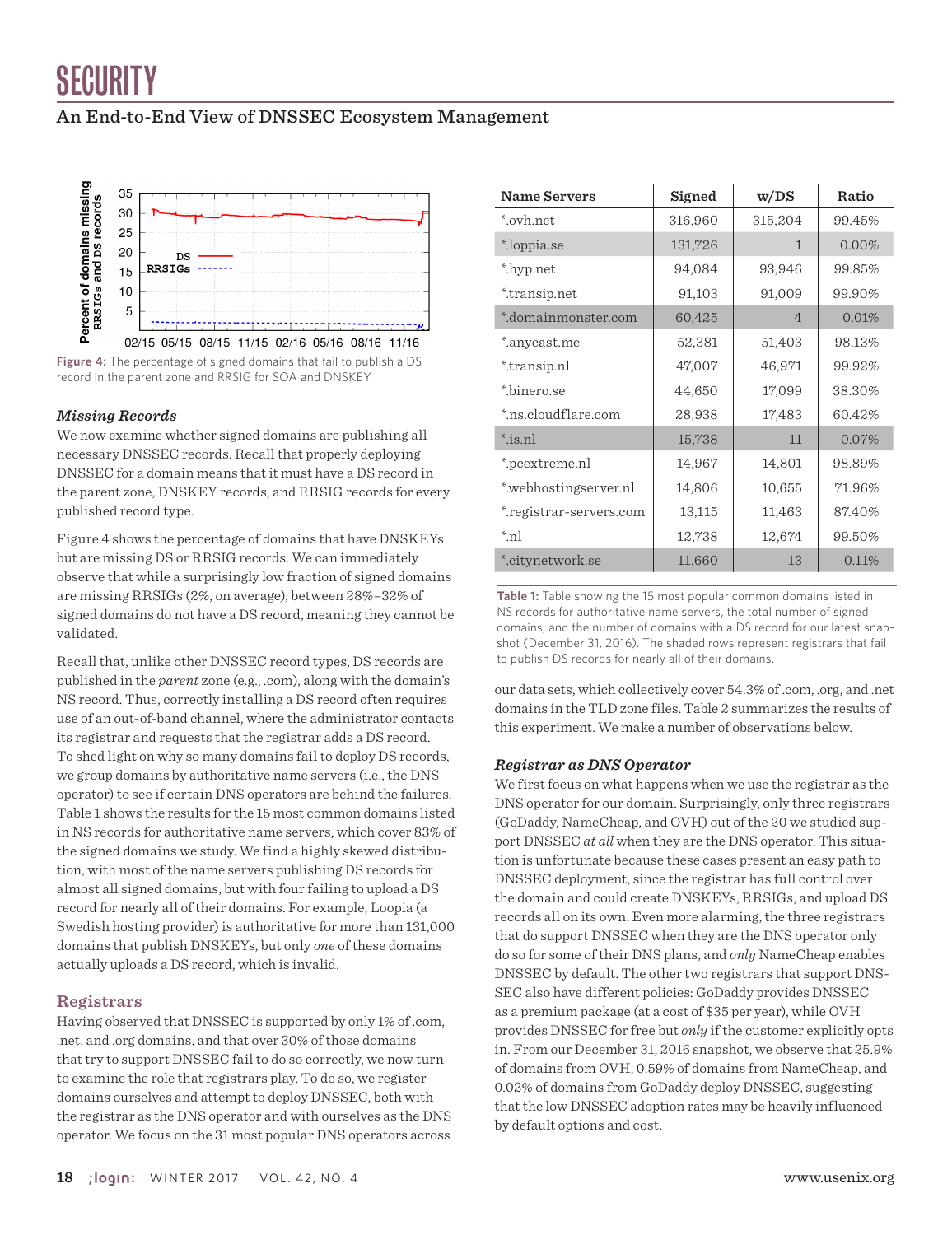

|                  | <b>Domains</b> |               | <b>Registrar DNS operator</b> |               | <b>Owner DNS operator</b> |     |              |               |              |
|------------------|----------------|---------------|-------------------------------|---------------|---------------------------|-----|--------------|---------------|--------------|
| Registrar        | <b>All</b>     | with          | <b>DNSSEC</b>                 | <b>DNSSEC</b> | <b>DNSSEC</b>             |     | DS upload    | DS Validation |              |
|                  |                | <b>DNSKEY</b> | default                       | opt-in        | support                   | Web | <b>Email</b> | <b>DNSKEY</b> | <b>Email</b> |
| GoDaddy          | 37,652,477     | 8,139         |                               |               |                           |     |              |               |              |
| Alibaba          | 4,292,138      | 3             |                               |               |                           |     |              |               |              |
| 1AND1            | 3,802,824      | $\Omega$      |                               |               |                           |     |              |               |              |
| Network Solution | 2,534,673      | $\Omega$      |                               |               |                           |     |              |               |              |
| eNom             | 2,525,828      | 10            |                               |               |                           | Х   |              | Х             |              |
| Bluehost         | 2,066,503      | $\Omega$      |                               |               |                           |     |              |               |              |
| NameCheap        | 1,963,717      | 13,232        |                               |               |                           |     |              |               |              |
| <b>WIX</b>       | 1,887,139      | 0             |                               |               |                           |     |              |               |              |
| HostGator        | 1,849,735      | $\Omega$      |                               |               |                           |     |              |               |              |
| NameBright       | 1,823,823      | $\theta$      |                               |               |                           | Х   |              |               |              |
| register.com     | 1,311,969      | $\theta$      |                               |               |                           |     |              |               |              |
| <b>OVH</b>       | 1,228,578      | 319,580       |                               |               |                           |     |              |               |              |
| DreamHost        | 1,117,902      | 0             |                               |               |                           | Х   |              |               |              |
| WordPress        | 888,174        | 3             |                               |               |                           |     |              |               |              |
| Amazon           | 865,065        | $\Omega$      |                               |               |                           |     |              |               |              |
| Xinnet           | 836,293        | $\Omega$      |                               |               |                           |     |              |               |              |
| Google           | 813,945        | 1,945         |                               |               |                           |     |              |               |              |
| $123$ -reg       | 720,435        |               |                               |               |                           |     |              |               |              |
| Yahoo            | 690,823        | $\theta$      |                               |               |                           |     |              |               |              |
| Rightside        | 663,616        | $\theta$      |                               |               |                           |     |              |               |              |

Table 2: Table showing the results of our study of registering domains using the 20 registrars among the top 29 DNS operators. The other nine DNS operators are parking services or malware domains. Only three of the 20 support DNSSEC for domains they manage, and only one of them provides DNSSEC by default for these domains (NameCheap only supports DNSSEC by default for certain plans, hence the ∆s [6]). Only 11 of the registrars support DNSSEC for external name servers, eight providing Web-based forms for uploading DS records, and three requiring emails with DS records; only two of these actually validate the provided DS records. Of the three that require emails, two of them do not verify the validity of the incoming email (hence the △s).

#### *Owner as DNS operator*

Next, we explore how registrars support DNSSEC if the owner acts as the DNS operator (e.g., by hosting their own name server). We find that only 10 of the 20 registrars support DNSSEC for such domains.

Interestingly, only three of the 10 registrars present a DS upload menu on their Web interface when a user switches to an external name server; others use mechanisms such as support tickets or require emails to allow customers to provide DS records. Using email is particularly distressing, since communicating DS records over email opens up security vulnerabilities due to the insecurity of email communication.

#### **DS Record Validation**

We now turn our attention to see whether these registrars validate submitted DS records. While registrars are not *required* to validate DS records, they are best positioned to help their customers deploy DNSSEC. We first checked whether the registrars validate the uploaded DS record to ensure it is the hash of

the domain's DNSKEY; only two registrars correctly validated the DS record before accepting it. The remaining registrars all allowed us to publish arbitrary data as DS records. We then tested whether the registrars that require emailed DS records would accept an updated DS record without confirming the update. We found that two of the three registrars that require emailed DS records did not attempt to verify the email, meaning an attacker who wished to take control of a victim domain could do so by forging an email to these registrars. We have contacted these two registrars to inform them of this security vulnerability.

#### **DNS Resolvers**

Even if domains properly manage their DNSSEC records, end hosts do not enjoy the benefits of DNSSEC unless their DNS resolver requests and validates these records properly. We now examine the DNSSEC behavior of resolvers.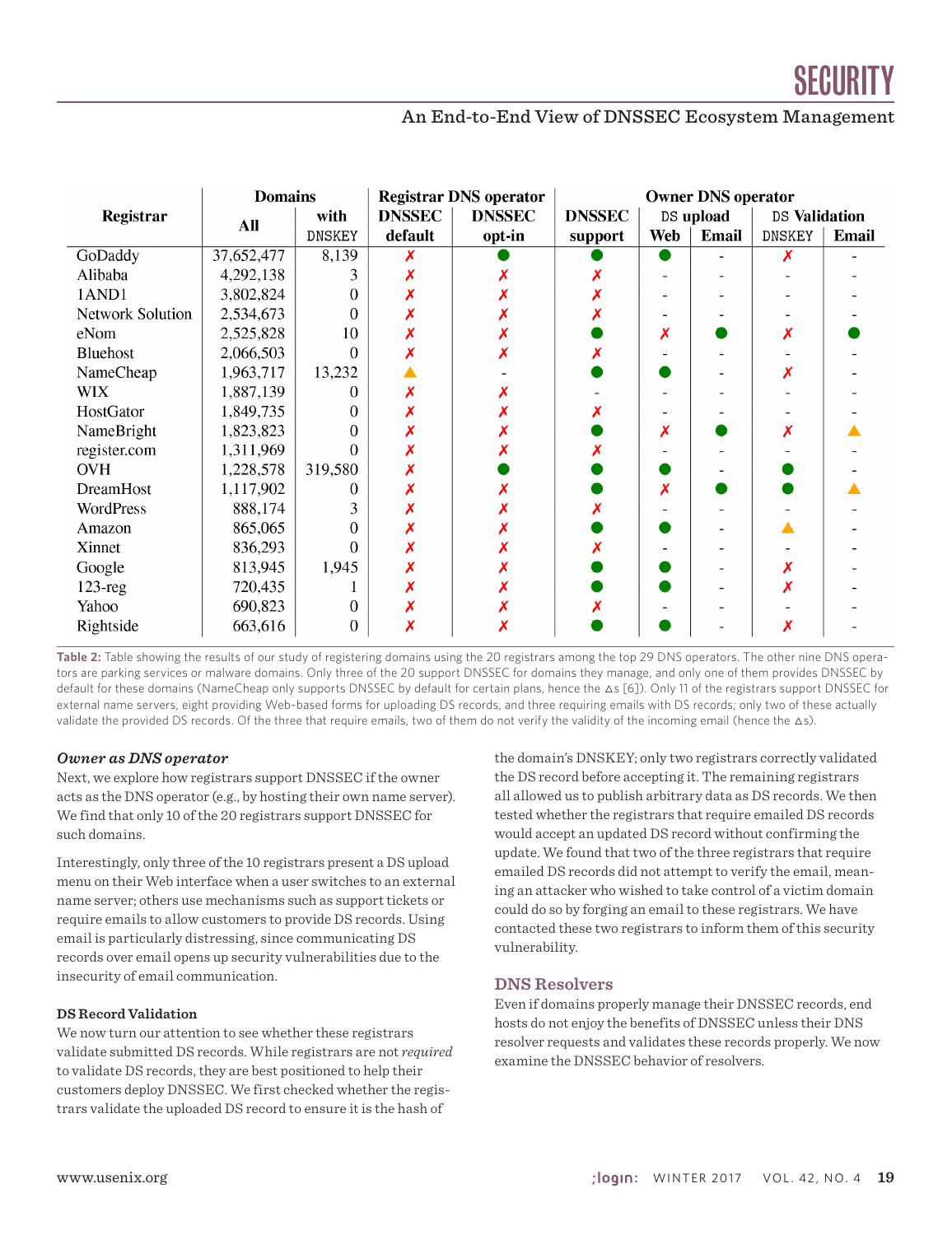#### *Methodology*

A challenge when studying the behavior of resolvers is that most will respond only to local clients (i.e., most are not open resolvers). To address this limitation, we use the Luminati proxy network [1] to issue DNS requests. Luminati is composed of nodes that act as HTTP proxies, which allow us to (1) select the country where the node (managed by Luminati) is located and (2) route HTTP traffic via the node. The node then makes a DNS request for the domain we specify, makes the HTTP request, and returns the response back via the Luminati proxy network.

For this section, we only focus on (1) nodes that are configured with a single resolver and (2) resolvers that we were able to measure with at least 10 different nodes; this represents total 7,599 resolvers covering 328,666 total nodes in 3,582 autonomous systems (ASes). See [1, 2] for more details on this service and the methodology we used for this measurement.

#### **Domain Configuration**

For these experiments, we built an authoritative DNS server and Web server for a testbed domain under our control. Our testbed domain (a second-level domain) fully supports DNSSEC functionality with a chain of trust by uploading its DS record to the .com zone.

One of our goals is to examine whether DNSSEC resolvers properly validate DNSSEC records. To do so, we configured our DNS server with 10 different subdomains, each of which simulates a different kind of DNSSEC misconfiguration, along with a single *valid* zone. These misconfigurations include missing, incorrect, and expired RRSIGs, missing DNSKEYs, incorrect DS records, etc*.*

#### *Results*

Of the 7,599 resolvers we examined, we found that 4,427 (58.3%) of them send requests with the DO bit set, suggesting that a majority of resolvers support DNSSEC. We refer to this set of resolvers that request DNSSEC records as *DNSSEC-aware resolvers*. Setting the DO bit by itself, however, does not indicate that the resolvers actually *validate* the DNSSEC responses they receive. To test for proper validation, we look at whether each HTTP request made via a node was successful; because all but one of our DNSSEC records are misconfigured, we would expect all of our HTTP requests (except for those to a single valid domain) to fail validation.

#### **Incorrectly Validating Resolvers**

We found that 3,635 of the DNSSEC-aware resolvers (82.1%) from 301 ASes consistently fail to validate the DNSSEC responses, even though they issue the DNS requests with the DO bit set; these resolvers cover 149,373 (78.0%) of the nodes with DNSSEC-aware

| Country   | <b>Hosting ISP</b>             | <b>Resolvers</b> | <b>Nodes</b> |  |
|-----------|--------------------------------|------------------|--------------|--|
| Indonesia | PT Telekomunikasi              | 1,319            | 2,695        |  |
| U.S.      | Level 3 Communications         | 522              | 79,303       |  |
| U.S.      | Time Warner Cable Internet     | 148              | 1,133        |  |
| Germany   | Deutsche Telekom AG            | 104              | 2,682        |  |
| Canada    | Bell Canada                    | 89               | 1,120        |  |
| U.K.      | TalkTalk Communications        | 76               | 878          |  |
| U.K.      | Sky UK Limited                 | 74               | 1,535        |  |
| U.S.      | Frontier Communications        | 63               | 241          |  |
| China     | China Telecom                  | 56               | 344          |  |
| Canada    | Rogers Cable<br>Communications | 49               | 1,250        |  |
| Spain     | Telefonica de Espana           | 48               | 1,982        |  |
| U.S.      | Charter Communications         | 46               | 355          |  |
| Austria   | Liberty Global Operations      | 40               | 10,554       |  |
| U.S.      | SoftLayer Technologies         | 37               | 2,559        |  |
| Czech     | Avast Software s.r.o.          | 33               | 2,731        |  |

**Table 3:** The top 15 ISPs in terms of the number of DNS resolvers that do not validate our DNSSEC response. Level 3 (shaded) has 522 resolvers that do not validate the DNSSEC response, while six do (not shown).

resolvers. This is especially surprising, as these resolvers all pay the overhead for DNSSEC responses but do not bother to reap DNSSEC's benefits by validating the results they receive.

Table 3 shows the top 15 ASes where we observe resolvers that set the bit but do not validate DNSSEC responses; we can immediately observe that these networks include large, popular ISPs in the U.S., the U.K., Canada, and Germany.

#### **Correctly Validating Resolvers**

Only 543 of the DNSSEC-aware resolvers (12.2%) from 129 ASes consistently correctly validate DNSSEC responses; these resolvers cover 31,811 (16.6%) of the nodes covered by DNSSECaware resolvers. We found surprisingly few large ASes that validate DNSSEC responses; the largest ones include Comcast (U.S.), Orange (Poland), Bahnhof Internet AB (Sweden), Free SAS (France), and EarthLink (Iraq). Interestingly, we found that all validating resolvers successfully validate all misconfigured scenarios; we did not find any resolvers that failed some of our misconfiguration tests but passed others. This is in contrast to client behavior for other PKIs, such as the Web [5], where browsers pass different subsets of validation tests.